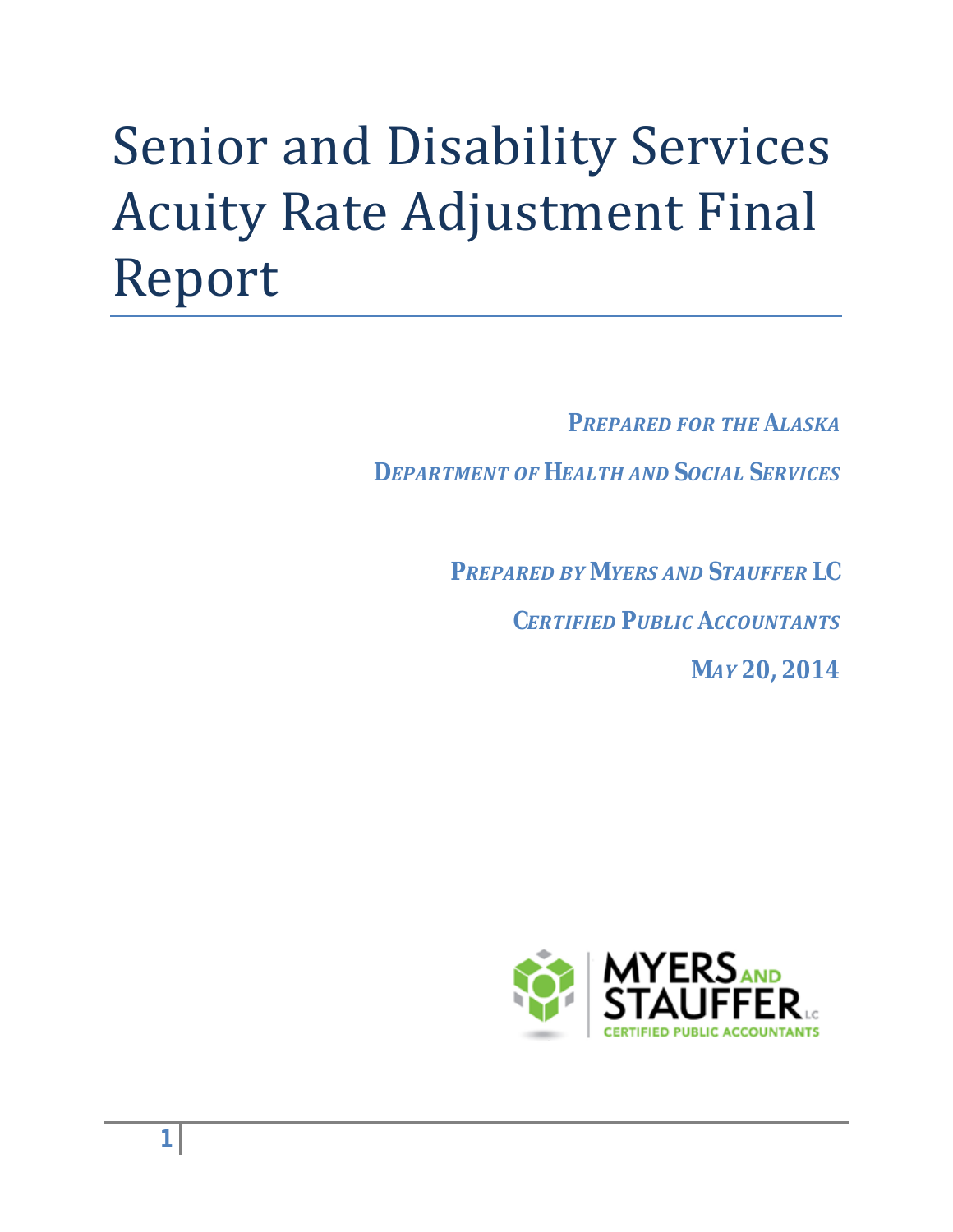# **Table of Contents**

| I.      |  |
|---------|--|
| II.     |  |
| Α.      |  |
| B.      |  |
| C.      |  |
| D.      |  |
| Ε.      |  |
| F.      |  |
| G.      |  |
| III.    |  |
| А.      |  |
| B.      |  |
| C.      |  |
| D.      |  |
| Ε.      |  |
| $F_{1}$ |  |
| IV.     |  |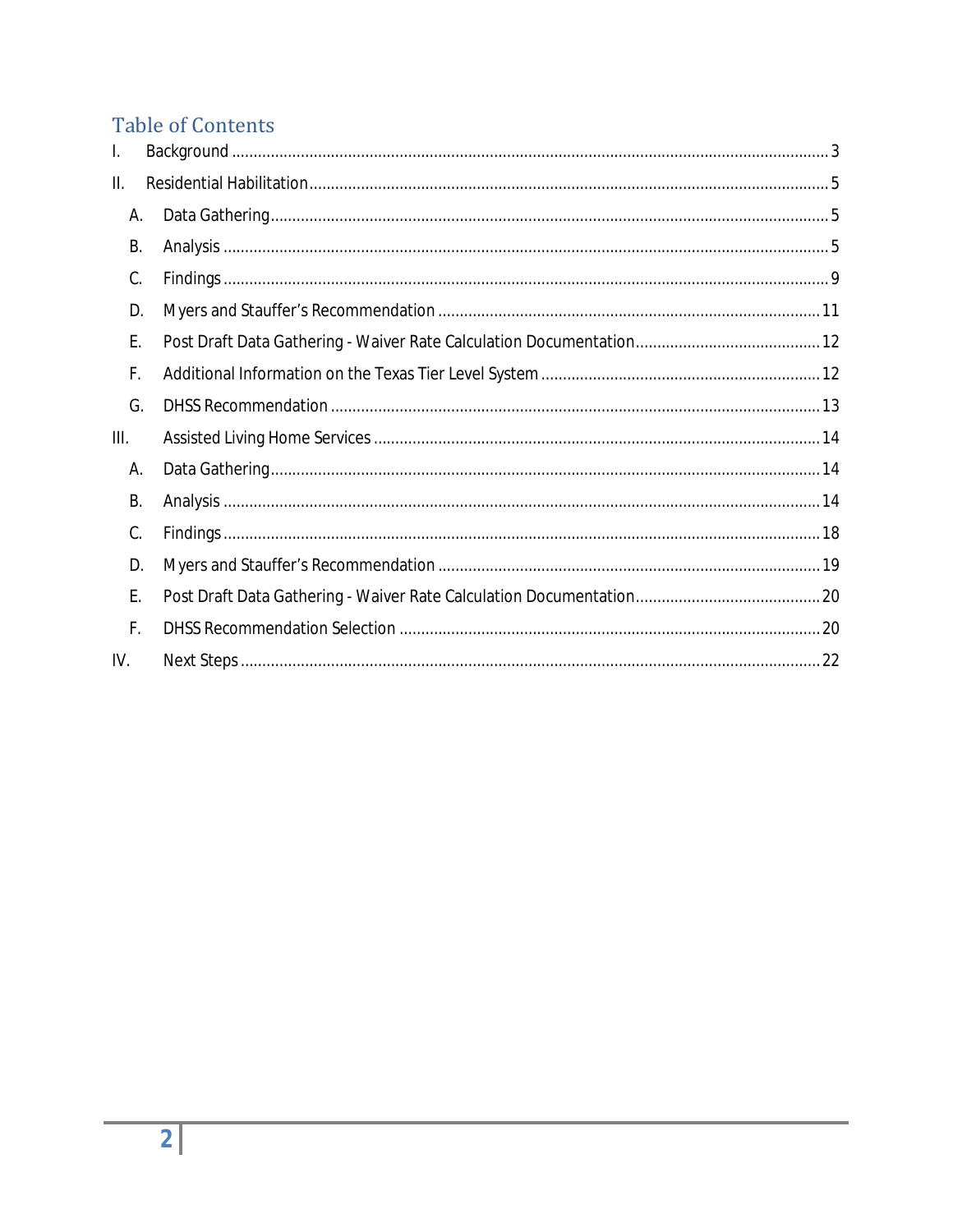# **Senior and Disability Services Acuity Rate Adjustment Report**

## <span id="page-2-0"></span>**I. Background**

Myers and Stauffer has been engaged by the Alaska Department of Health and Social Services (DHSS) to perform research of the reimbursement methodologies and recommend revisions to incorporate acuity adjustment strategies into the rate setting process for certain home and community based services. Acuity adjusted rates should produce a greater correlation between the cost of providing services and Medicaid reimbursement received.

Acuity adjustment for rates is most appropriate with services that are reimbursed with a broad unit of service. Myers and Stauffer suggested the home and community based services most appropriate for acuity adjustments are those reimbursed on a per diem basis. Accordingly, our discussions focus ongoing acuity analysis on residential habilitation reimbursed on a per diem basis (procedure codes T2016 and T2016 TG) and assisted living home services (procedure code T2031 and T2031 TG).

To implement an acuity adjustment methodology for senior and disability services Myers and Stauffer recommended using the currently implemented Consumer Assessment Tool (CAT) and the Inventory for Client and Agency Planning (ICAP) assessments as the basis of the acuity adjustment.

The CAT, used in the waiver programs for seniors and individuals with physical disabilities, was designed to be objective and easy to administer. The CAT has language, definitions and a format similar to that used in the Minimum Data Set (MDS 2.0) previously used in nursing facilities in the United States that participate in Medicare or Medicaid (a new version of the MDS, MDS 3.0, is currently used). Accordingly, the use of the CAT as the basis for acuity adjustment for the reimbursement of assisted living home or other services for seniors and individuals with physical disabilities has reasonable precedent.

The ICAP is the current assessment tool used by DHSS for its waiver program for individuals with intellectual and developmental disabilities. It is a comprehensive, structured instrument designed to assess the status, adaptive functioning and service needs of clients. The ICAP is useful for determining a client's service needs and for monitoring behavioral changes. The types of information collected by the ICAP include:

- Diagnostic status and functional limitations.
- Adaptive behavior skills.
- Problem behaviors.
- Service status and needs.

Similarly, the use of the ICAP as a means of acuity adjustment for group home habilitation for individuals with intellectual or development disabilities has a reasonable basis. The ICAP service levels were developed through a series of analyses to determine an objective manner of combining assessment responses to accurately reflect appropriate service intensity (level of care or supervision and training) needed.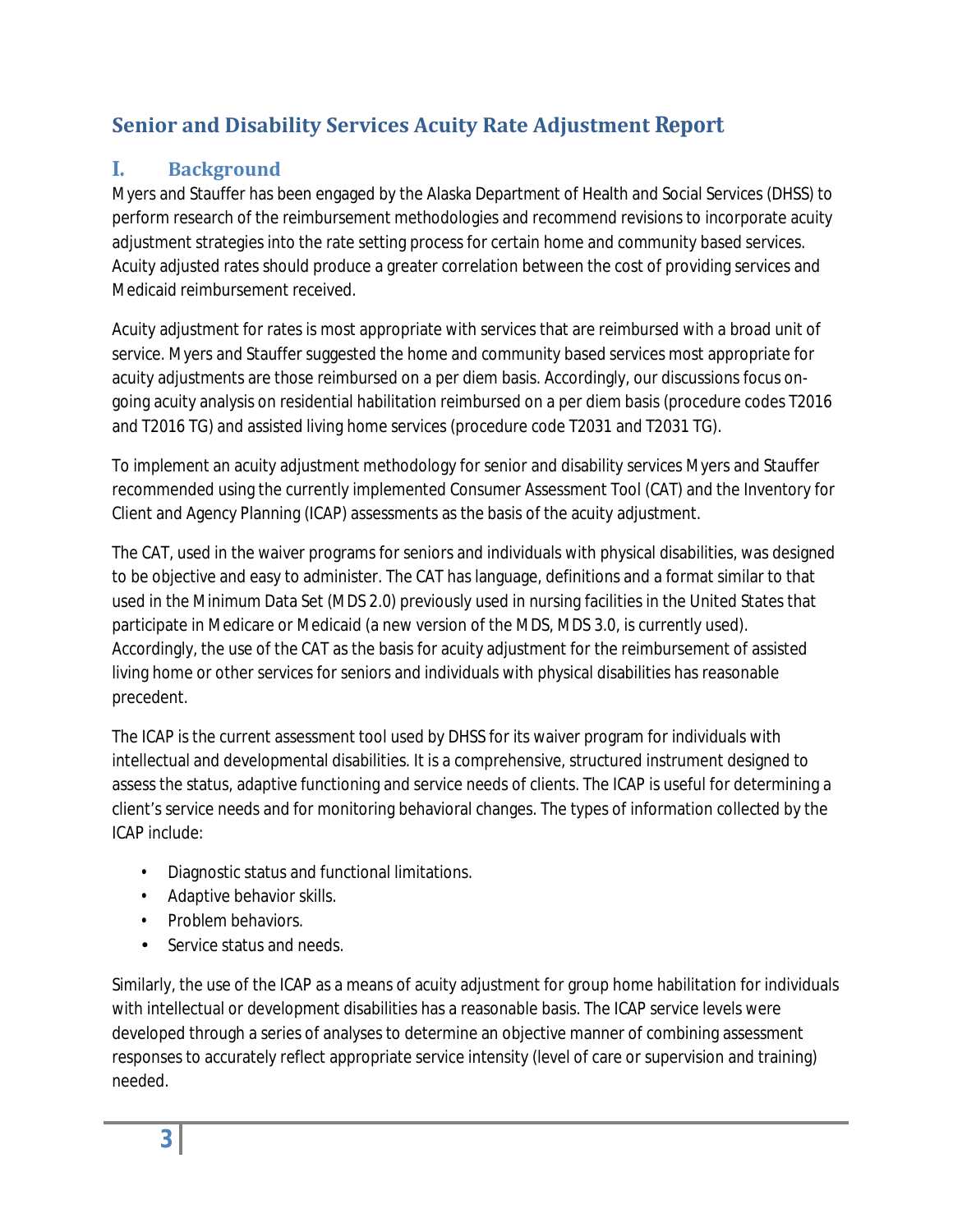Myers and Stauffer also recommended that DHSS use a tiered rate approach for home and community based services using provider cost data already gathered or in the process of being gathered through current cost reporting processes.

Tiered rate systems divide the population into separately defined groups, with typically from three to five payment levels. The number of tiers should be small enough to be managed effectively yet large enough to sufficiently differentiate varying needs. Levels are defined based on the type, number and severity of activities of daily living (ADL) limitations, medical needs, cognition impairments and challenging behaviors. Tiered rates should create incentives for providers to serve residents with higher service needs.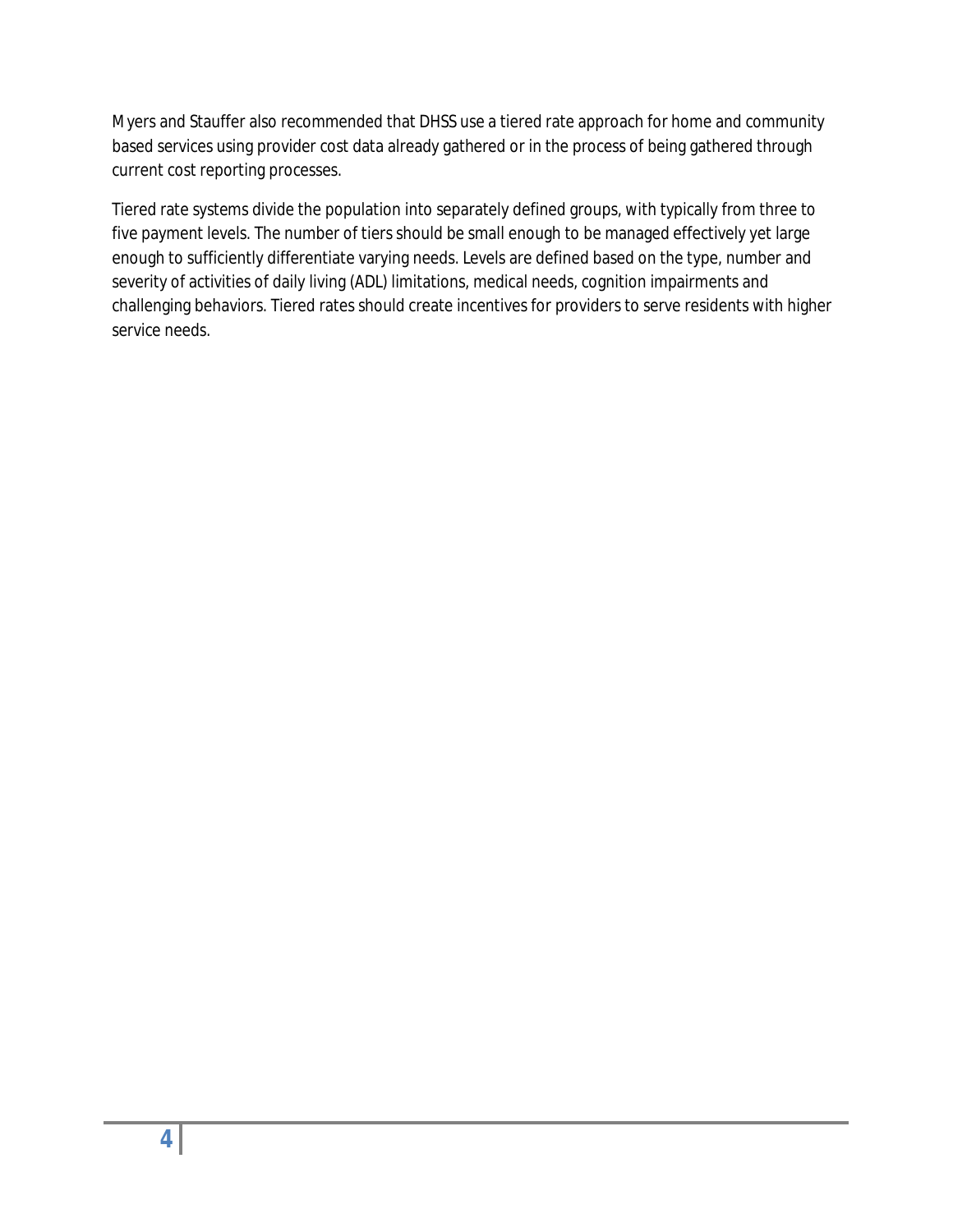## <span id="page-4-1"></span><span id="page-4-0"></span>**II.** Residential Habilitati**on**

## **A. Data Gathering**

The data needed to continue the analysis of a potential acuity rate system included claims data, ICAP assessments and as filed cost report data. The claims data file Myers and Stauffer used was for service dates between January 1, 2011 and December 31, 2011. The ICAP data used was from the period January 1, 2010 through December 31, 2011. We received cost reports in two batches with the first batch including 61 files with December 31, 2011 year end dates. The second batch included 67 files with both December 31, 2011 and June 30, 2012 year ends.

Data items available for use in the analysis required a claim for the service and a completed ICAP assessment that could be linked to a provider with a submitted cost report. The following steps were necessary to obtain that linkage.

In the ICAP data file each recipient is identified by a Client ID which is not included in the claims file. The claims file used the recipient's Medicaid number. To link the data additional tables had to be built which increased the difficulty in obtaining useable files. This process identified 379 ICAP assessments for individuals that had a claim for residential habilitation services. There were 35 individual Medicaid provider numbers represented in these claims.

The next step was to link these providers to a filed cost report. Myers and Stauffer received the cost reports from the Office of Rate Review in a PDF format. In order to perform any analysis, the data was keyed into an individual Excel template for each facility, aggregated into a single spreadsheet and then imported into an Access database file. The Medicaid provider numbers were included on the Building Tab within the spreadsheet and providers could have multiple provider numbers included on one cost report. Some cost reports did not include any Medicaid provider numbers which created some limits on the ability to link cost data to the analysis.

From the 35 providers with ICAP data linked to the claims, 25 providers had cost data that could be used in the analysis. Providers without cost data included those with partial years, year ends that were not yet due, those that submitted cost reports with errors needing correction or those with cost reports not currently submitted.

## **B. Analysis**

<span id="page-4-2"></span>The ICAP service level combines the broad adaptive (70%) and the general maladaptive behavior (30%) scores to assist in determining level of care, supervision, support or habilitation needed. The ICAP service scores are designed to identify individuals of various levels of need.

In preparation for an earlier report, Myers and Stauffer performed a preliminary analysis of ICAP service scores that were matched to Alaska Medicaid claims data for calendar year 2011. The distribution of individuals included 28% in Levels 1 through 4, 47% in Levels 5 and 6, 24% in Levels 7 and 8 and no individuals in Level 9. When ICAP scores were linked through the claims information to specific Medicaid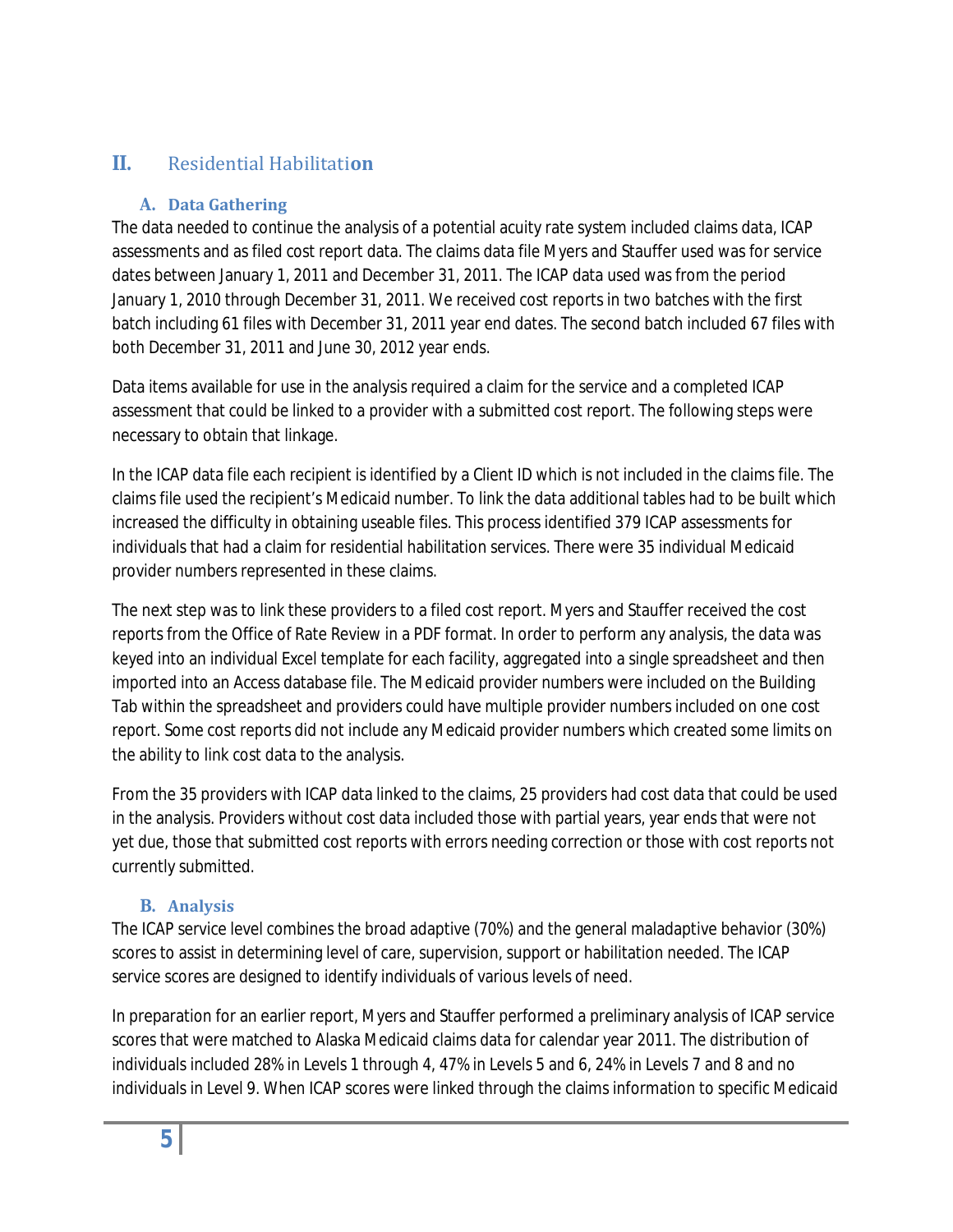providers, the service scores of the clients averaged by provider were within the range of 4.0 to 7.0 for the majority of providers.

For the analysis Myers and Stauffer linked 379 ICAP assessments with claims data for residential habilitation procedure codes T2016 and T2016 TG. For these individuals, analysis of the ICAP scores yielded the following distribution across the nine service levels.

| Service Level | Per Cent |
|---------------|----------|
|               | 3%       |
| 2             | 7%       |
| 3             | 7%       |
|               | 15%      |
| 5             | 16%      |
| 6             | 26%      |
|               | 21%      |
|               | 4%       |
|               | 0%       |

The majority of ICAP assessments have service levels in the range of 4 to 7. The percentage of individuals within the lower need service levels was similar but more varied in the higher need levels.



Myers and Stauffer offers three options for the development of acuity-based tiers for the reimbursement of group home habilitation services based on analysis of the ICAP data. Although the ICAP service levels are identified with the highest number being the less acute or needing the least assistance and the smaller numbers the most, it seems easier to understand if tiers are defined having the lowest tier number corresponding to individuals needing the least amount of assistance and the highest tier number the most. For consistency, all tier level discussions will use this same format.

## *Methodology 1: Tiers Based on ICAP Service Level Scores Only*

Myers and Stauffer's first recommendation for group home habilitation service tier levels is based solely on the ICAP calculated service levels and is defined as follows: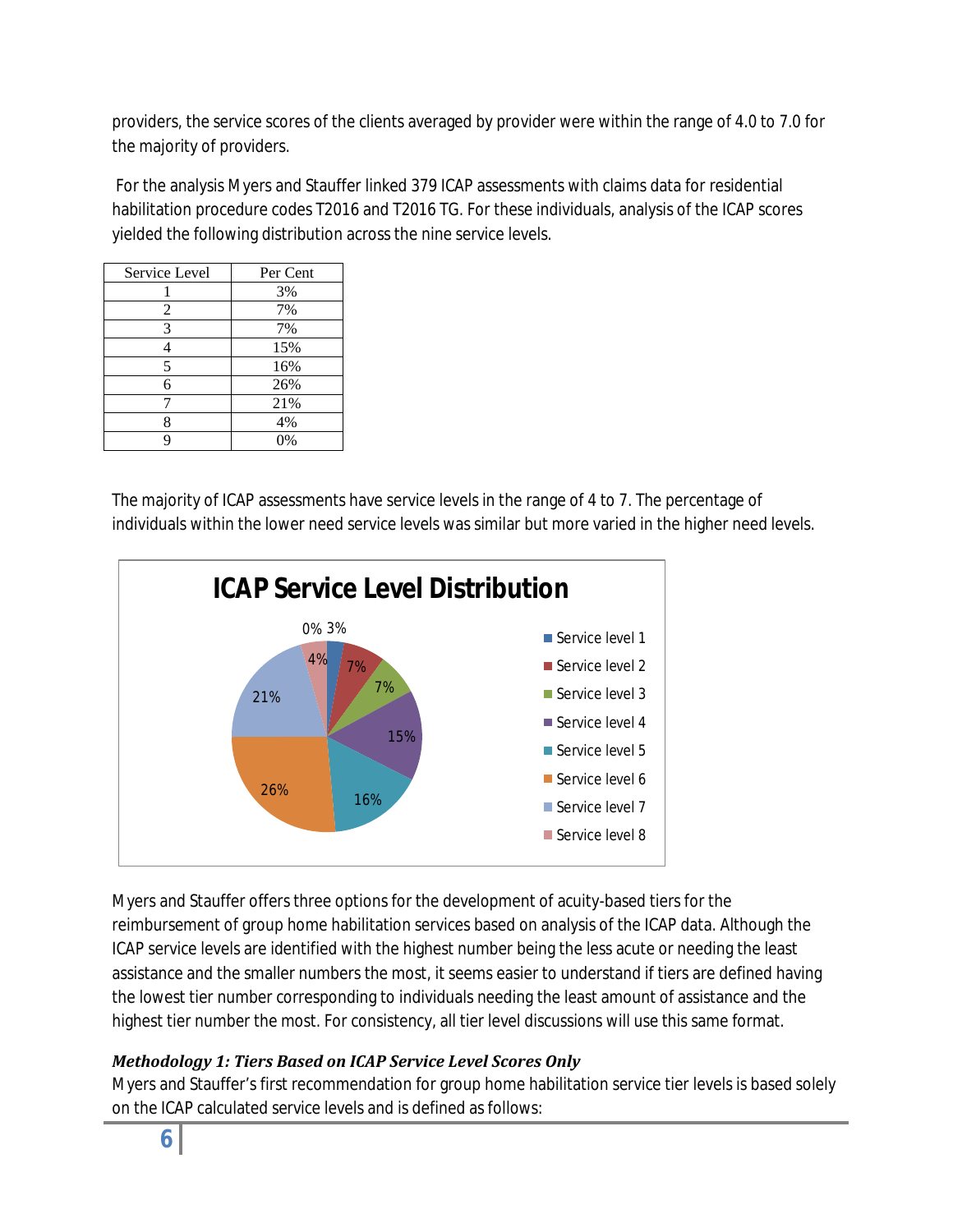- Tier 1: Service level 9 Infrequent or no assistance for daily living ¥.
- Tier 2: Service levels 7 or 8 Limited personal care and or regular supervision
- Tier 3: Service levels 5 or 6 Regular personal care and or close supervision ä.
- Tier 4: Service levels 2,3 or 4 Extensive personal care and or constant supervision
- Tier 5: Service level 1 Total personal care and intense supervision

Using that definition, the distribution of clients would be 0% in Tier 1, 25% in Tier 2, 42% in Tier 3, 30% in Tier 4 and 3% in Tier 5.



There has been concern expressed that the ICAP service level score alone did not adequately address problems relating to an individual's need for medical care or an individual's behavioral issues. To determine if additional information to address these concerns can be utilized from currently collected information, Myers and Stauffer obtained detailed ICAP data.

## *Methodology 2: Tiers Based on ICAP Service Level Scores and Measures for Safety, Mobility and Self Care*

The detailed data includes sections relating to functional limitations, need for assistance including care by a nurse or physician and problem behavior including frequency of occurrence and severity. To evaluate the ICAP detail Myers and Stauffer first determined the distribution of responses across the various ICAP sections, particularly within Section B, Diagnostic Status; Section C, Functional Limitations and Needed Assistance and Section E, Problem Behavior. Using that information we determined three measures to use as additions to the ICAP service level. These include measures for Safety, Mobility and Self Care. Safety looks at responses to the questions on vision, hearing, frequency of seizures and behavior problems, including the frequency and severity rating on the questions hurtful to self, hurtful to others, destructive to property and disruptive behavior. Mobility encompasses the two mobility questions including assistance needed and self-care considers dressing and toileting. Thresholds for each item within the three measures were established. Points were assigned for each ICAP response at the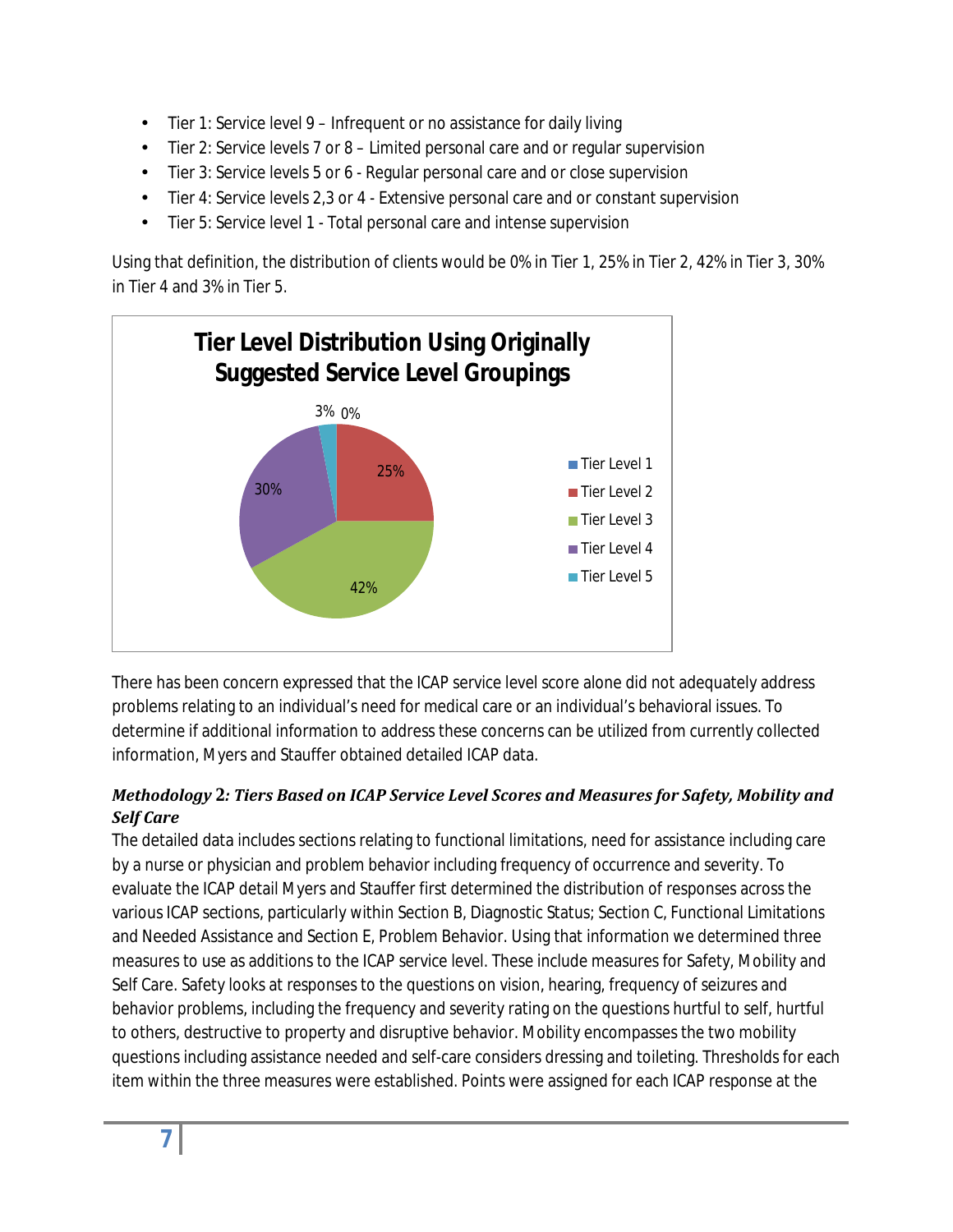threshold and the points were totaled for each measure and then aggregated into an overall Threshold Total.

The Tier Levels described in Methodology 1 are also used in Methodology 2. These are then adjusted for each individual exceeding an established threshold level.

## *Methodology 3: Tiers Based on ICAP Service Level Scores and Measures for Behavior and Medical Issues (Texas Methodology)*

The Texas Department of Aging and Disability Services (DADS) is currently using a tiered system in their IDD Waiver Program based on the ICAP service level. They have grouped the service levels into four tiers:

- L. Tier 1(Texas Level of Need 1 – Intermittent): Service level 7, 8 or 9 – Infrequent assistance or limited personal care and or regular supervision
- Tier 2 (Texas Level of Need 5 Limited):Service levels 4, 5 or 6 Regular personal care and or close supervision
- Tier 3 (Texas Level of Need 8 Extensive): Service levels 2 or 3 Extensive personal care and or constant supervision
- Tier 4(Texas Level of Need 6 Pervasive): Service level 1 Total personal care and intense supervision

Texas has an additional level, Level of Need 9 Pervasive Plus, for individuals requiring one-on-one staffing 24 hours a day and requires approval by DADS. Individuals in LON 1, 5, or 8 may also be assigned to the next higher tier if they have behavior issues requiring a behavioral support plan or medical needs requiring a certain level of care.



Using the frequency and severity for each of the problem behavior questions on the ICAP and anyone requiring medical care at least monthly, Myers and Stauffer developed a proxy of this methodology. Each behavioral item answered with a frequency of one to six times a week or more was assigned a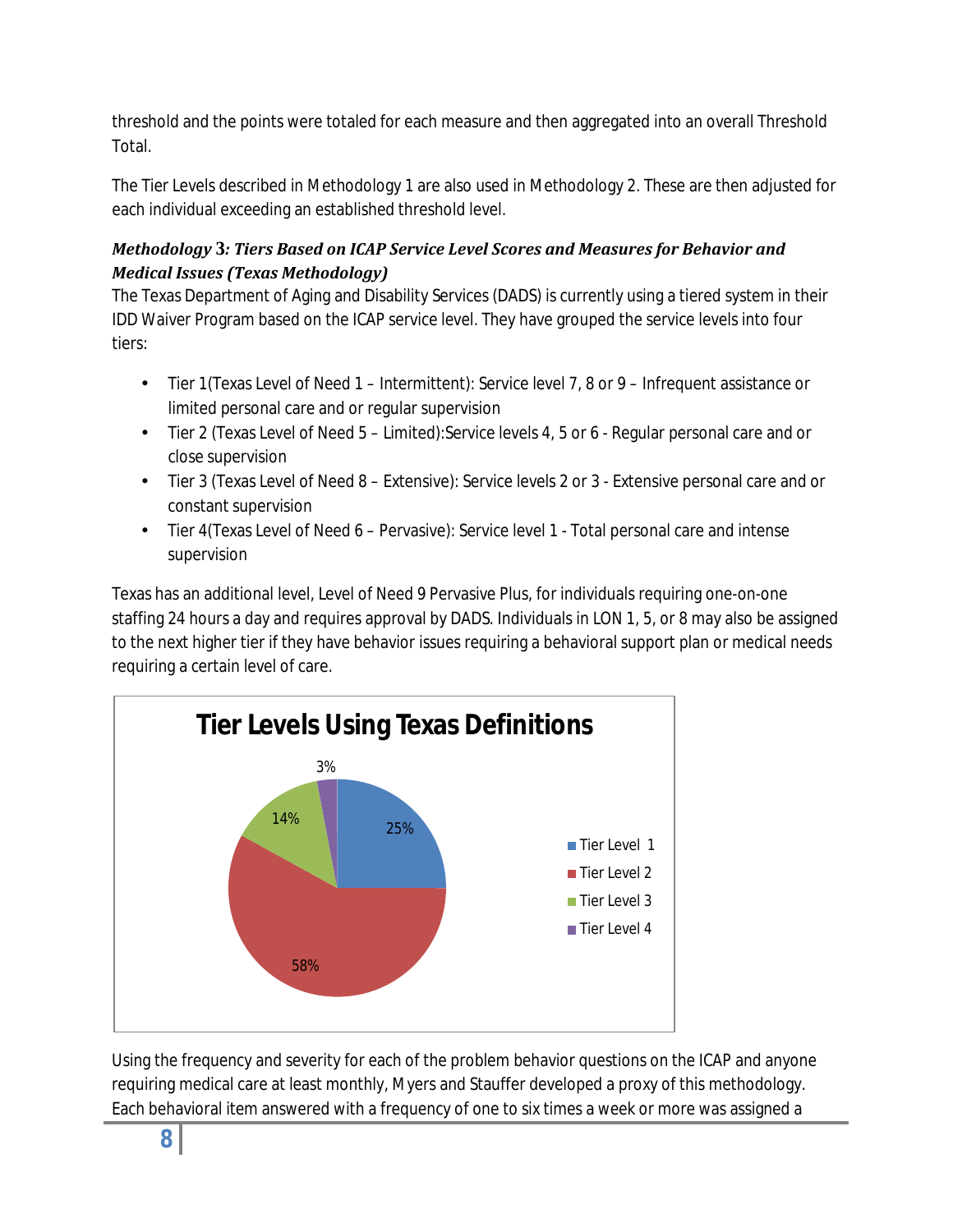point and each item with a severity of serious or higher received a point. The points were then summed for each individual. Total points ranged from 0 to 4 with an average of 0.65 points and a standard deviation of 0.82. Tier levels were then assigned based on the ICAP service level scores. The assigned scores were increased to the next tier level if the behavior proxy was greater than two standard deviations from the mean score or if medical care by a nurse or physician was required at least monthly.

## **C. Findings**

<span id="page-8-0"></span>The average ICAP service level score for the 379 assessments that could be matched to all data sources was 5.18. That compared to an average of 5.45 for those providers for which cost data is available. The average per diem cost of salary, wages and fringe benefits reported on line 31 of the cost report was \$207.01 (this average excludes two providers who reported all group home habilitation costs on line 33 of the cost report) and the median was \$211.44. The average total group home habilitation per diem cost reported on lines 31, 32 and 33 was \$244.82 and the median was \$256.31.

A graph of the average ICAP service level scores compared to the average total group home habilitation per diem costs was developed. The graph indicates that the costs are quite variable and when a trend line is added, there is a slight inverse relationship which is counterintuitive to the purpose of an acuity adjustment methodology.

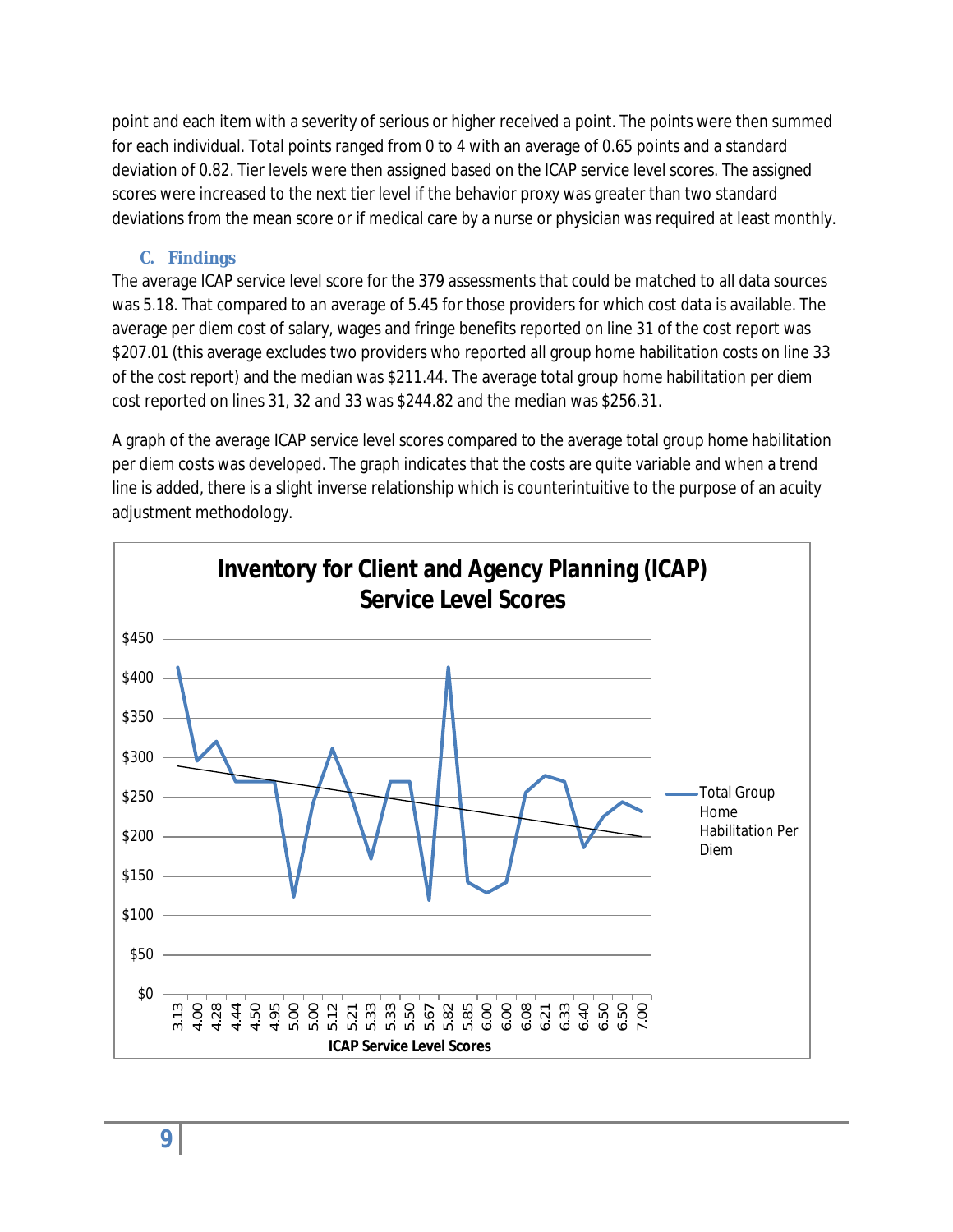Myers and Stauffer then evaluated the impact of using the originally suggested tier groupings plus the tier increase linked to the additional measures for Safety, Mobility and Self Care. We graphed both the per diem costs for salary, wage and fringe benefits reported on Line 31 of the cost report and the total group home habilitation per diem costs.





**10**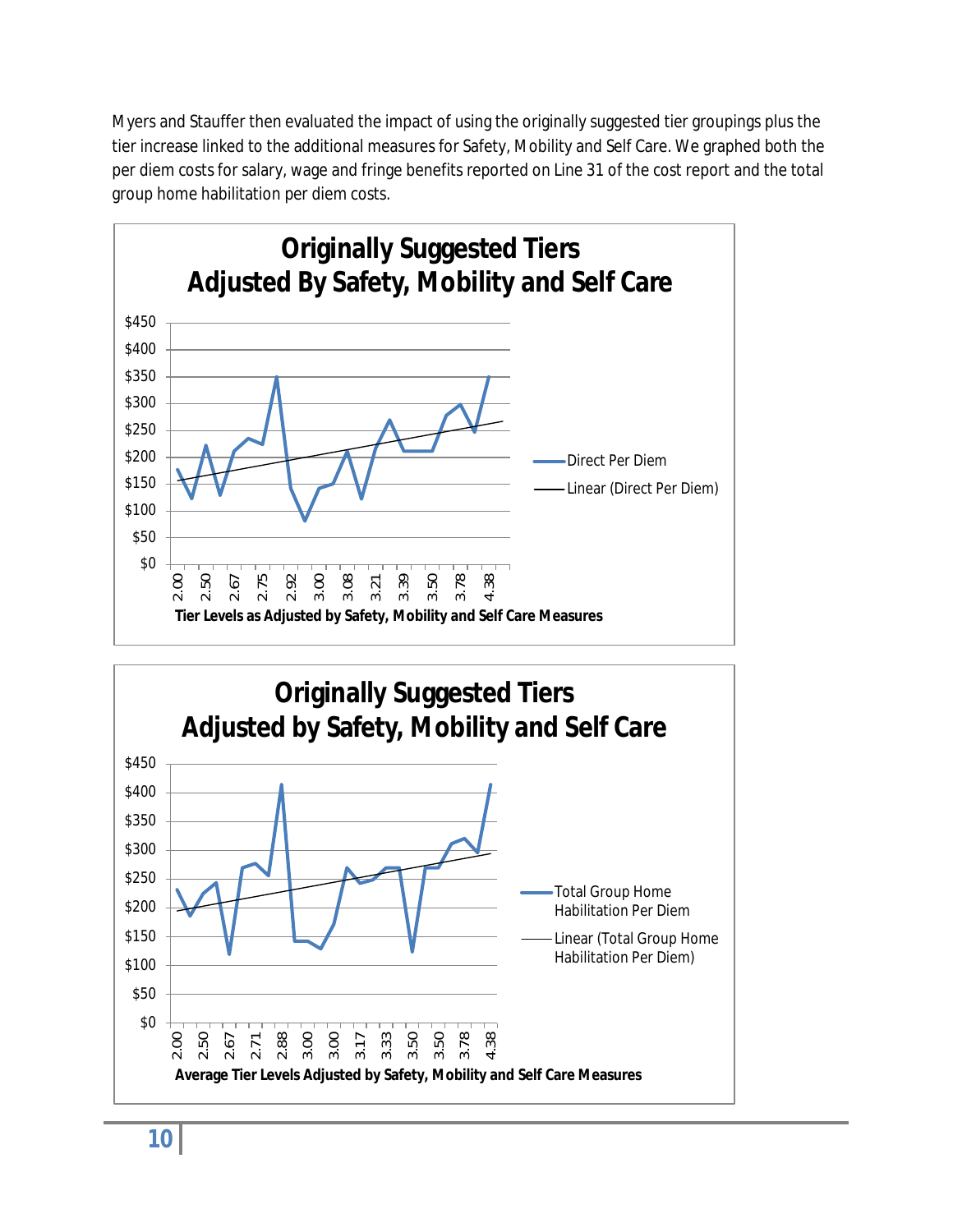Again the per diem costs are quite varied but the trend line shows a positive relationship.

## **D. Myers and Stauffer's Recommendation**

<span id="page-10-0"></span>Myers and Stauffer recommends using tiers as based on ICAP service level scores and also utilizing the measures of Safety, Mobility and Self Care to increase the assigned tier level when an ICAP assessment meets the threshold requirement. Additional analysis should be performed with the threshold criteria to evaluate whether all items should be included, whether all items should be weighted the same or if additional items should be added. We recommend a five-tiered system:

- Tier 1: Service level 9 Infrequent or no assistance for daily living
- Tier 2: Service levels 7 or 8 Limited personal care and or regular supervision  $\mathbf{r}$
- Tier 3: Service levels 5 or 6 Regular personal care and or close supervision ¥.
- Tier 4: Service levels 2, 3 or 4 Extensive personal care and or constant supervision  $\mathbf{r}$
- Tier 5: Service level 1 Total personal care and intense supervision ä,

The tier based system could be applied to rates in two ways. An average tier level or tier mix could be determined for each provider number or provider (cost reporting) group. A provider tier mix rate could then be calculated. This tier mix rate would be paid for all group home residents. Alternatively a tier specific rate could be established for each Tier and reimbursement would be linked to the number of days claimed at each tier level. Although the individual tier rate may more closely match DHSS goals, it may require additional data collection efforts during rate development and implementation.

Since not all costs reports have been submitted or evaluated and final rates have not been calculated, Myers and Stauffer is currently limiting our recommendation to only the differential reimbursement associated with the tier mix methodology. In the data available currently, there are average tier scores (i.e., the average value of the tier numbers for all clients receiving group home habilitation services on a per diem basis at the facility) ranging from 2.0 to 4.38. There are no facilities with an average tier level below 2 and none as high as 5. Given that the cost category most impacted by increases in acuity is the cost of staffing, we recommend basing the differentials on the direct salary costs. The average difference of costs from levels 2 and 3 is approximately 12% and the average difference of costs between levels 3 and 4 is 32%.

The overall average of the recommended tier groupings is 3.25. So, Myers and Stauffer recommends setting Level 3 at the base tier mix rate (i.e., the average rate determined from the rate calculation process to be undertaken by the Office of Rate Review.) Since currently available cost data should be considered to be preliminary, for simplicity we recommend setting Level 2 at 90% of the base rate, and Level 4 at 130% of the base rate. There are no providers that average in the highest and lowest tier levels. For evaluation purposes, we would propose setting Level 1 at 80% of the base rate and Level 5 at 150% of base. These rate differentials would also be used to establish the tier specific rates. There are individuals in all levels and the fiscal impact analysis of the tier specific rates would help in establishing the rate differentials for Levels 1 and 5 in the tier mix methodology.

For this preliminary analysis, Myers and Stauffer used multiple entries of a provider's cost if they had multiple provider numbers reported on the same cost report. Also the total cost did not include any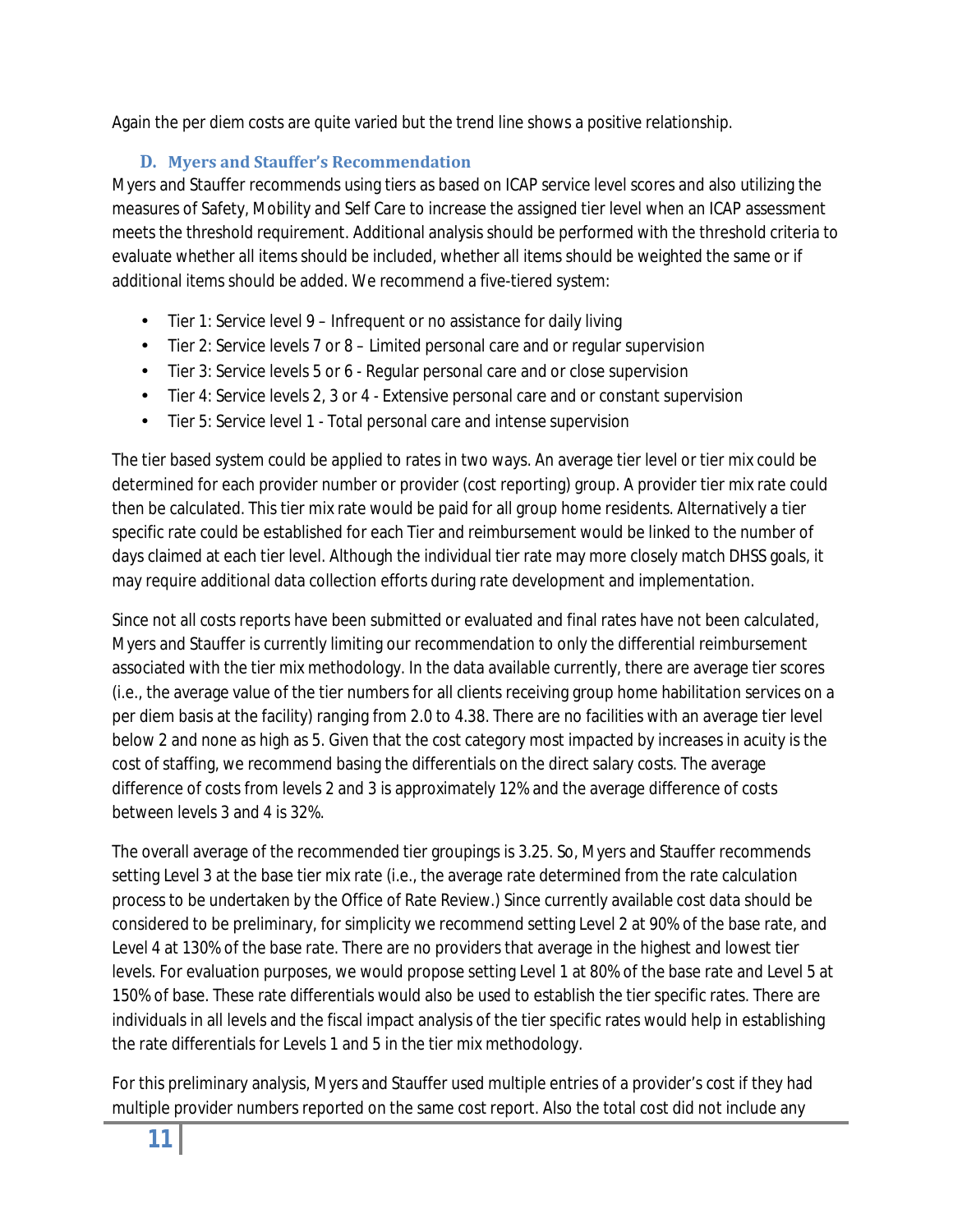allocation of general and administrative costs. Once the rate setting is completed, a future analysis should be adjusted to use the same cost treatments as used by the Office of Rate Review in the rate calculation process.

## **E. Post Draft Data Gathering - Waiver Rate Calculation Documentation**

<span id="page-11-0"></span>On August 29, 2013 Myers and Stauffer received copies of the materials DHSS released to demonstrate the payment rate calculations for the proposed regulation changes governing payment rates for Medicaid home and community-based waiver services and personal care attendant services.

## **F. Additional Information on the Texas Tier Level System**

<span id="page-11-1"></span>Following the initial distribution of a draft report on June 28, 2013, DHSS asked for further information on the rate methodology used in Texas. We held a phone conversation with state staff and also researched available written documentation. Rates for 3-bed supervised living and 4-bed residential support services are built from fully weighted direct service staff hourly wage rates; staffing ratios; a fulltime equivalent ratio to account for absences including vacation, sick leave, holidays and training; a supervision cost calculation. A component for indirect costs is added to the direct service costs and the sum is adjusted by an occupancy factor.

The following are the Texas rates effective September 1, 2013 for 3-bed supervised living and 4-bed residential support services.

| Level of Need        | <b>Rates Effective</b><br>9/1/2013 |
|----------------------|------------------------------------|
| Intermittent - LON 1 | 132.47                             |
| Limited - LON 5      | 140.81                             |
| Extensive - LON 8    | 152.97                             |
| Pervasive LON 6      | 173.31                             |
| Pervasive + - LON 9  | 254 97                             |

Setting Level 8 as the base tier level with a percentage value of 100%, the other tier levels were evaluated on their relationship to the base. Using this assumption, the percentage adjustments for the other LON rates for Texas would be as follows.

| Level of Need        | <b>Comparison to Tier Level 3</b><br>(LON 8) Total Rate | <b>Comparison to Tier Level 3</b><br>(LON 8) Direct Care Only |
|----------------------|---------------------------------------------------------|---------------------------------------------------------------|
| Intermittent - LON 1 | 87%                                                     | 78%                                                           |
| Limited - LON 5      | 92%                                                     | 87%                                                           |
| Extensive - LON 8    | 100%                                                    | 100%                                                          |
| Pervasive LON 6      | 113%                                                    | 122%                                                          |
| Pervasive + - LON 9  | 167%                                                    | 211%                                                          |

Staff from the state felt the tier level system using the ICAP data was a good start on an acuity-based system. They are now in the planning stages of converting to a case mix rather than a tier system, using the Minimum Data Set Home Care for the assessment document.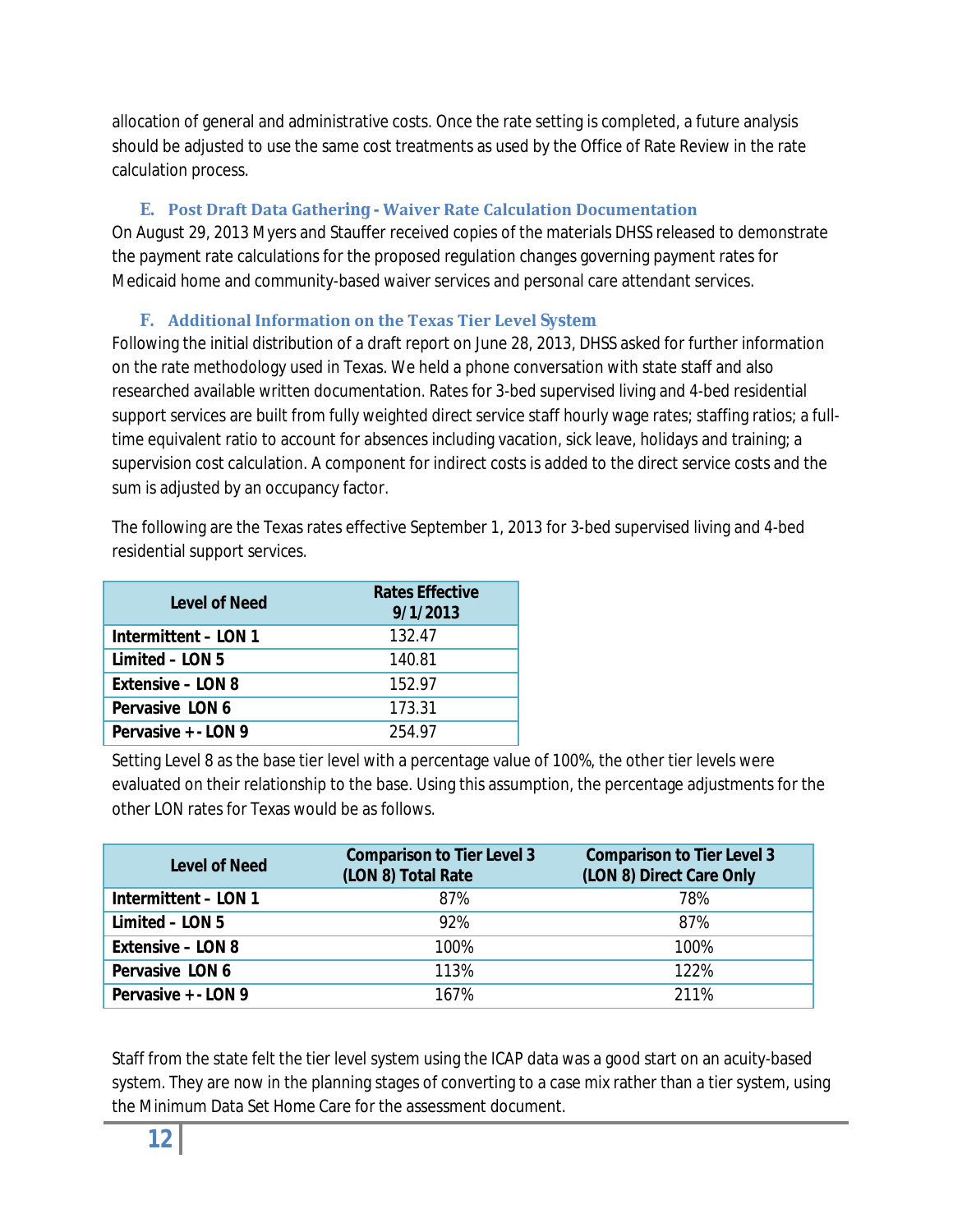#### **G. DHSS Recommendation**

<span id="page-12-0"></span>After review of the information provided in the report draft of June 28, 2013, DHSS indicated its preference to implement a four tier system linked to the ICAP service scores. As discussed earlier, the higher the tier number the more acute the need. The selected tier system would be defined as follows:

Tier 1: Service level 7, 8 or 9 – Limited personal care and or regular supervision

Tier 2: Service levels 4, 5 or 6 - Regular personal care and or close supervision

Tier 3: Service levels 2 or 3- Extensive personal care and or constant supervision

Tier 4: Service level 1 - Total personal care and intense supervision

The initial assignment to Tier Levels 1, 2, or 3 would be adjusted to the next level if the individual exceeds an established threshold level for safety or security or if the medical needs meet the established criteria. An additional level could be established, as in the Texas system, for individuals with exceptional behavioral problems.

The selected system includes a tier specific rate, established for each tier with reimbursement linked to the number of days claimed at each tier level. The use of these individual tier rates will more closely match DHSS goals for an acuity adjustment, but will require additional data collection efforts during rate development and implementation.

Although all costs reports have been submitted, evaluated and payment rates established. Myers and Stauffer is currently limiting our recommendation to the differential reimbursement associated with the tier mix methodology and not specific rates. For evaluation purposes, we would propose setting Level 1 at 80% of the base rate and Level 5 at 160% of base.

Once more complete ICAP data is obtained, it should be linked to the payment rate calculations information to finalize the differentials and establish specific tier rates. This rate information would then be modeled to determine fiscal impacts on both providers and DHSS.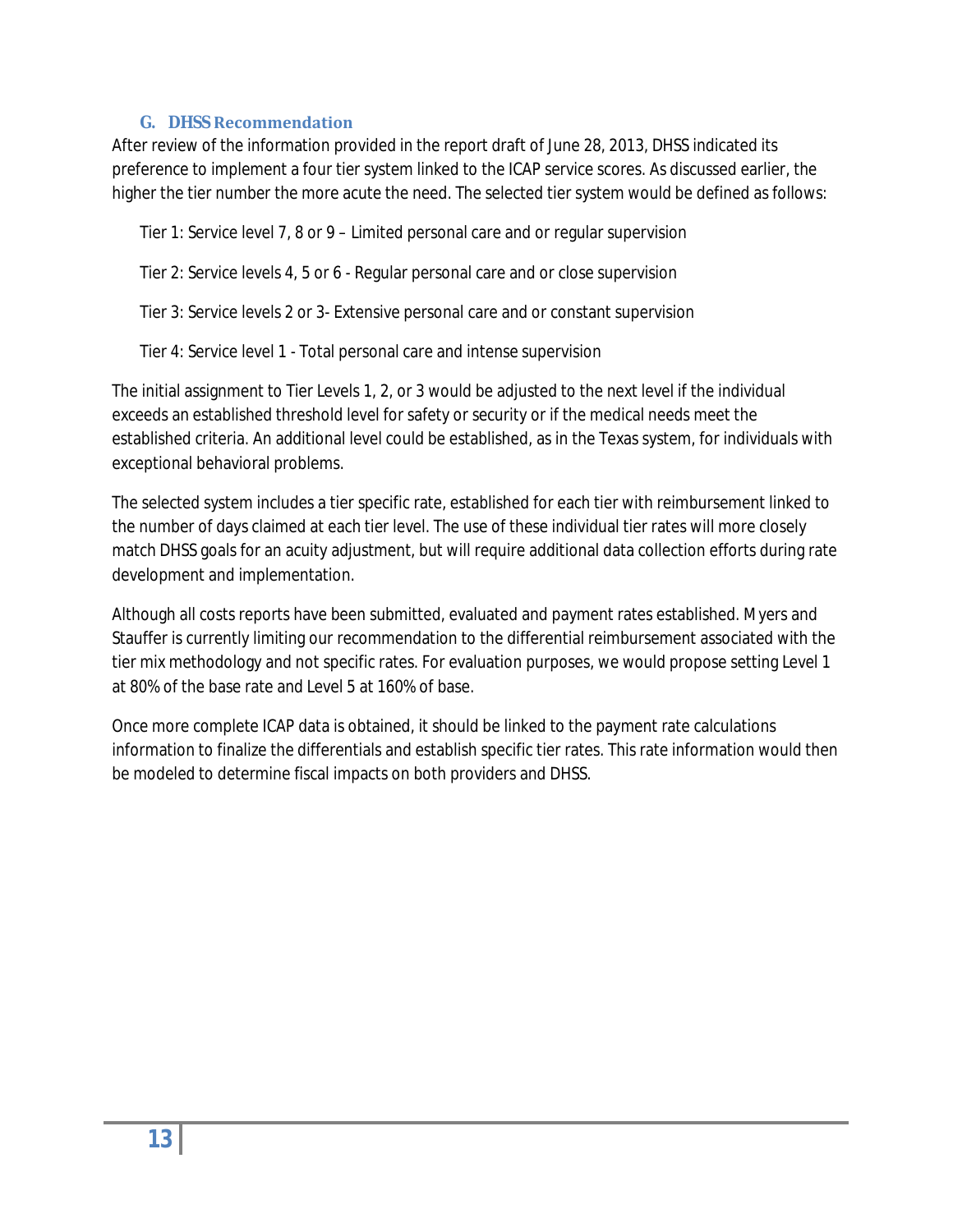## <span id="page-13-1"></span><span id="page-13-0"></span>**III. Assisted Living Home Services**

## **A. Data Gathering**

The data needed to continue the analysis of a potential acuity rate system for assisted living services are the same as for residential habilitation except the assessment data for this service category is based on the CAT. The CAT data made available to Myers and Stauffer was for the period January 1, 2010 through December 31, 2011.

The CAT data for each recipient is identified by the recipients' Medicaid number which could be easily linked to the claims file. This process identified 1,160 CAT assessments for individuals that had a claim for assisted living services. There were 72 individual Medicaid provider numbers represented in these claims.

Linking the provider numbers to a filed cost report required the same methodology used for the ICAP data. Three of the 72 providers did not report units of service and their cost data could not be included in the analysis which left 69 providers with 49 usable cost reports.

## **B. Analysis**

<span id="page-13-2"></span>The CAT form was designed to be an objective tool that is easily coded. The language, definitions, and format of the CAT form are similar to that used in the MDS 2.0 (Minimum Data Set) system, which is used in most long-term care nursing facilities. Definitions and time frames had to be modified in some areas of the CAT form in order to utilize the form in a community setting.

Using existing definitions from the CAT assessment, Myers and Stauffer defined various tier level groupings based on nursing facility level of care criteria. After analysis of the CAT data, Myers and Stauffer offers three options for tier group definitions for reimbursement of assisted living services:

## *Definition 1: A Six Level Tier System*

Tier 6: An individual meeting presumed NF level of care with skilled nursing needs consisting of at least one of the following:

- Seven (7) days a week of injections/IV feeding, feeding tube, suctioning/tracheostomy care, treatments/dressing, oxygen, assessment/management, catheter care, or comatose condition defined in CAT Section A, items 1 through 8.
- At least 3 days per week of ventilator respirator care defined in CAT Section A, item 9.
- At least 1 day per week of uncontrolled seizures defined in CAT Section A, item 10.
- At least 5 days a week of therapy as defined in CAT Section A, item 11.
- At least 3 ADL requiring extensive assistance or total dependence in CAT Section E.

And at least one of the following:

- An ADL need including bed mobility, transfer, locomotion, eating and toilet use.
- Professional nursing needs below the level of presumed eligibility.
- Impaired cognition.
- Behavior problems.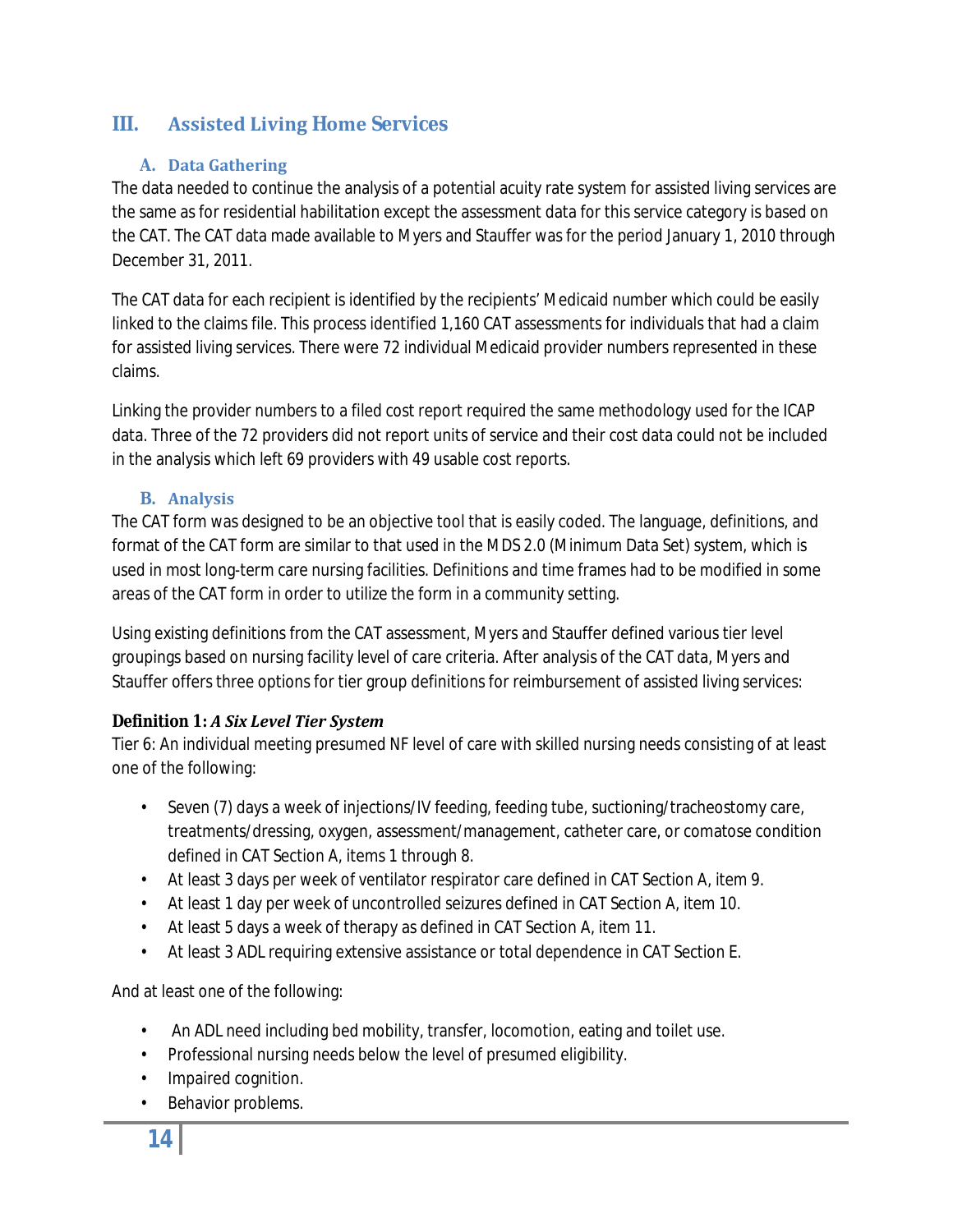Tier 5: An individual meeting presumed NF level of care with skilled nursing needs consisting of at least one of the following:

- Seven (7) days a week of injections/IV feeding, feeding tube, suctioning/tracheostomy care, treatments/dressing, oxygen, assessment/management, catheter care, or comatose condition defined in CAT Section A, items 1 through 8.
- At least 3 days per week of ventilator respirator care defined in CAT Section A, item 9.
- At least 1 day per week of uncontrolled seizures defined in CAT Section A, item 10.
- At least 5 days a week of therapy as defined in CAT Section A, item 11.
- At least 3 ADL requiring extensive assistance or total dependence in CAT Section E.

Tier4: An individual meeting NF level of care with professional nursing needs below the level of presumed eligibility without identified cognition or behavior problems.

Tier 3: An individual meeting NF level of care with either:

- Impaired cognition.
- Behavior problems.

And an ADL need in at least one of the areas including bed mobility, transfer, locomotion, eating and toilet use.

Tier 2: An individual with ADL needs below the extensive assistance level in at least three of the areas including bed mobility, transfer, locomotion, eating and toilet use.

Tier 1: An individual not meeting the definitions for any of the above defined tiers.

The six tier levels result in the following distribution with an overall average tier score of 3.94.

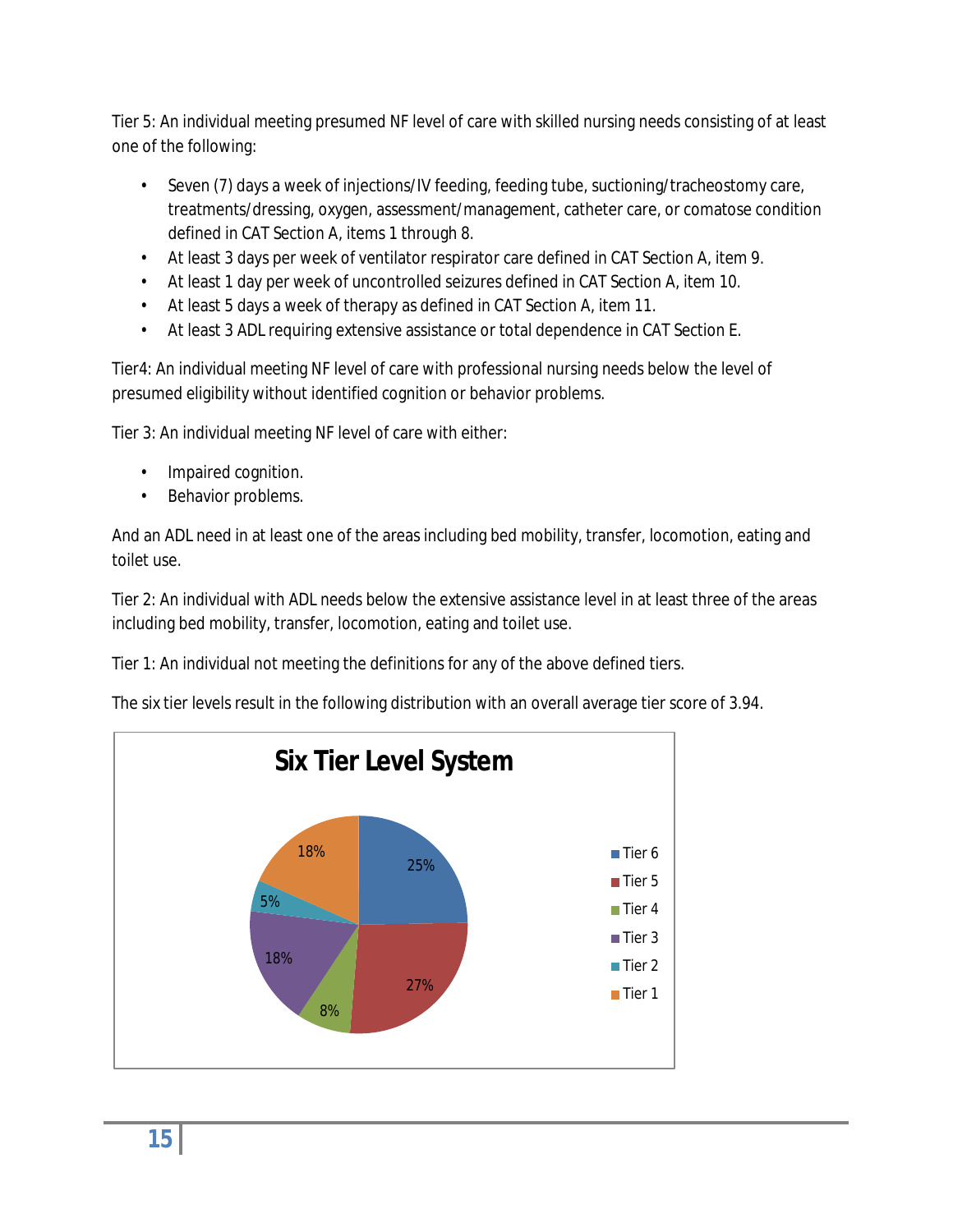## *Definition 2: A Five Level Tier System*

Tier 5: An individual meeting presumed NF level of care with skilled nursing needs consisting of at least one of the following:

- Seven (7) days a week of injections/IV feeding, feeding tube, suctioning/tracheostomy care, treatments/dressing, oxygen, assessment/management, catheter care, or comatose condition defined in CAT Section A, items 1 through 8.
- At least 3 days per week of ventilator respirator care defined in CAT Section A, item 9.
- At least 1 day per week of uncontrolled seizures defined in CAT Section A, item 10.
- At least 5 days a week of therapy as defined in CAT Section A, item 11.
- At least 3 ADL requiring extensive assistance or total dependence in CAT Section E.

Tier4: An individual meeting NF level of care with professional nursing needs below the level of presumed eligibility without identified cognition or behavior problems.

Tier 3: An individual meeting NF level of care with either:

- Impaired cognition.
- Behavior problems.

And an ADL need in at least one of the areas including bed mobility, transfer, locomotion, eating and toilet use. .

Tier 2: An individual with ADL needs below the extensive assistance level in at least three of the areas including bed mobility, transfer, locomotion, eating and toilet use.

Tier 1: An individual not meeting the definitions for any of the above defined tiers.

The five tier level system resulted in the following distribution with an overall average of 3.79.

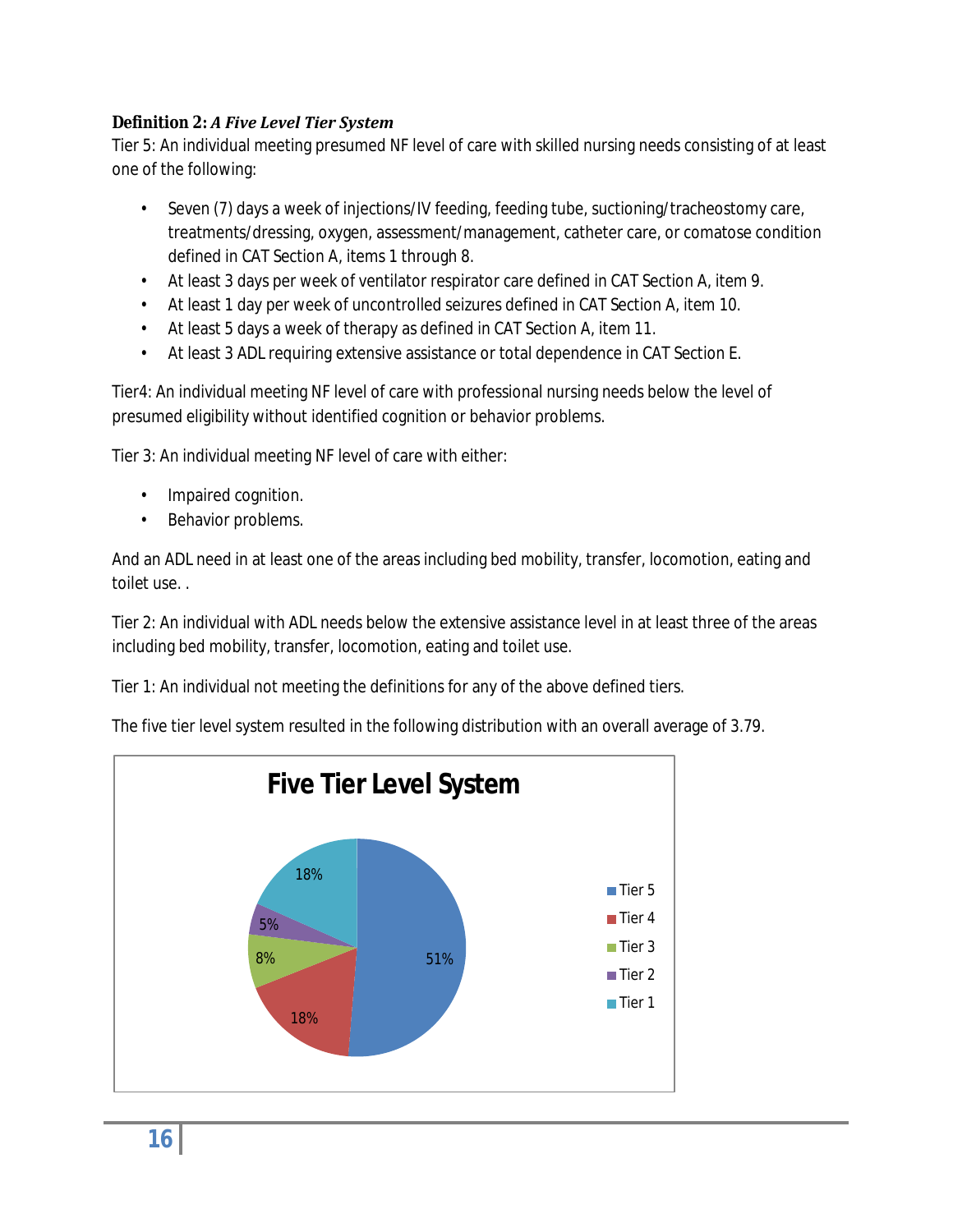## *Definition 3: The Five Level Tier System Reversing Tiers 3 and 4*

Tier 5: An individual meeting presumed NF level of care with skilled nursing needs consisting of at least one of the following:

- Seven (7) days a week of injections/IV feeding, feeding tube, suctioning/tracheostomy care, treatments/dressing, oxygen, assessment/management, catheter care, or comatose condition defined in CAT Section A, items 1 through 8.
- At least 3 days per week of ventilator respirator care defined in CAT Section A, item 9.
- At least 1 day per week of uncontrolled seizures defined in CAT Section A, item 10.
- At least 5 days a week of therapy as defined in CAT Section A, item 11.
- At least 3 ADL requiring extensive assistance or total dependence in CAT Section E.

Tier 4: An individual meeting NF level of care with either:

- Impaired cognition.
- Behavior problems.

And an ADL need in at least one of the areas including bed mobility, transfer, locomotion, eating and toilet use.

Tier3: An individual meeting NF level of care with professional nursing needs below the level of presumed eligibility without identified cognition or behavior problems.

Tier 2: An individual with ADL needs below the extensive assistance level in at least three of the areas including bed mobility, transfer, locomotion, eating and toilet use.

Tier 1: An individual not meeting the definitions for any of the above defined tiers.

The last recommended tier level definitions did not change the distribution across the tiers but did change assignment of tier scores when doing the averaging.

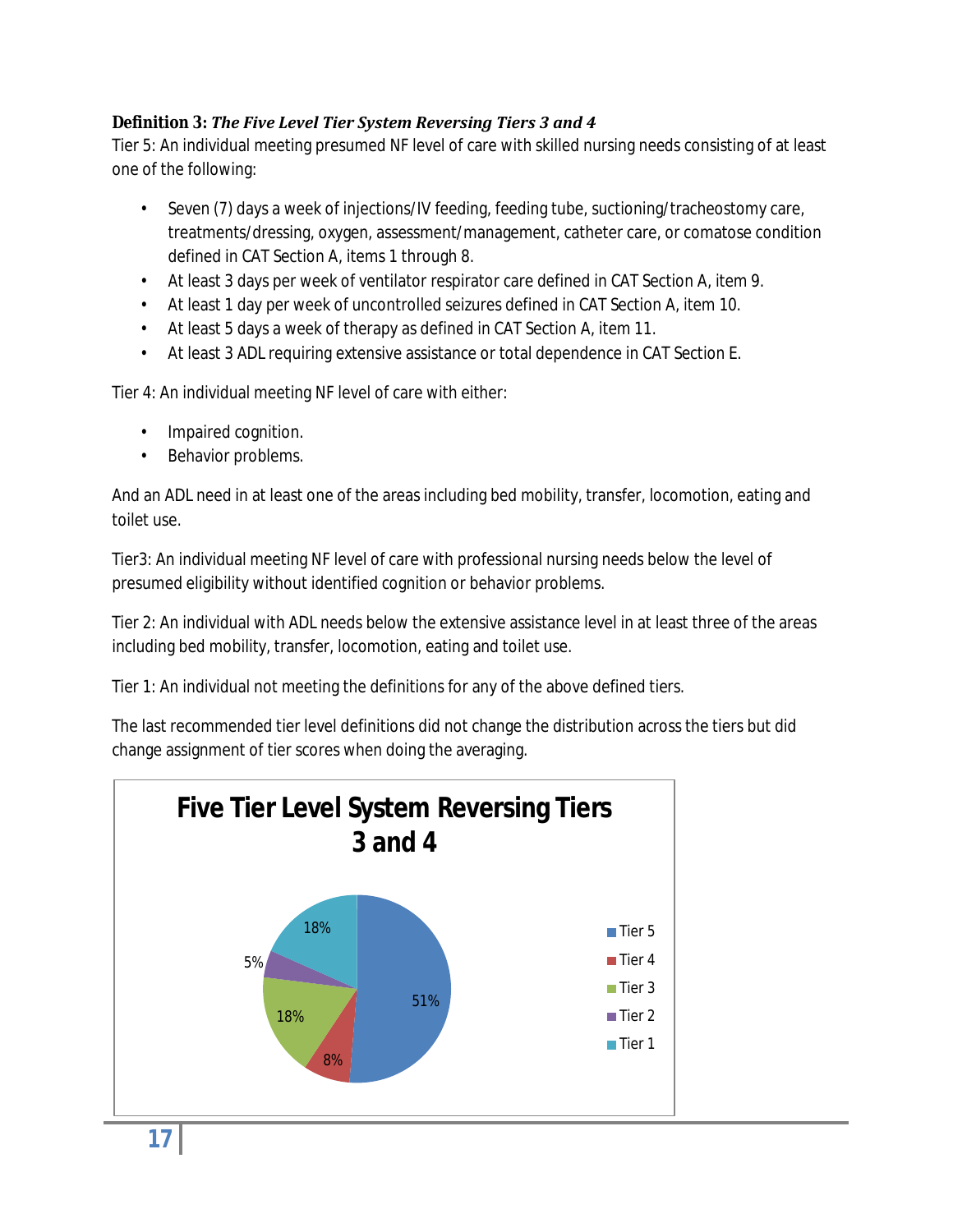As in the ICAP tier based system, rates could be applied in two ways. An average tier level or tier mix could be determined for each provider number or provider (cost reporting) group. A provider tier mix rate could then be calculated. This tier mix rate would be paid for all adult residential services. Alternatively a tier specific rate could be established for each tier and reimbursement would be linked to the number of days claimed at each tier level. This methodology could also require additional data collection efforts.

For each of the above recommended definitions, there was an evaluation averaging CAT scores for all provider numbers reported on one cost report and an evaluation in which multiple entries of a providers cost was used if they had multiple provider numbers reporting on the same cost report. For both evaluation methods Myers and Stauffer was not able to allocate the general and administrative costs across services. Once the rate setting is completed, a future analysis should be adjusted to use the same cost treatments as used by the Office of Rate Review in the rate calculating process.

## **C. Findings**

<span id="page-17-0"></span>Definition 1: A Six Tier Level System

|        | <b>Combined Provider Numbers</b> |           |                    | Each Provider Number Separate |           |                    |
|--------|----------------------------------|-----------|--------------------|-------------------------------|-----------|--------------------|
|        |                                  | Avg.      |                    |                               | Avg.      |                    |
|        |                                  | Salary    |                    |                               | Salary    |                    |
|        |                                  | per Day   | Avg. Total         |                               | per Day   | Avg. Total         |
|        | Avg.                             | (lines)   | Cost per Day       | Avg.                          | (lines)   | Cost per Day       |
|        | Score                            | 76,79,82) | (lines $76 - 84$ ) | Score                         | 76,79,82) | (lines $76 - 84$ ) |
| Tier 1 | 1.00                             | \$41.84   | \$104.45           | 1.00                          | \$41.84   | \$104.45           |
| Tier 2 | 2.50                             | \$41.54   | \$115.42           | 2.45                          | \$53.21   | \$109.58           |
| Tier 3 | 3.55                             | \$73.80   | \$124.96           | 3.44                          | \$78.14   | \$124.22           |
| Tier 4 | 4.35                             | \$78.46   | \$126.85           | 4.34                          | \$76.07   | \$124.08           |
| Tier 5 | 5.16                             | \$67.30   | \$127.64           | 5.18                          | \$72.43   | \$129.32           |
| Tier 6 | 0.00                             |           |                    | 6.00                          | \$68.79   | \$112.69           |

Definition 2: A Five Tier Level System

|        | <b>Combined Provider Numbers</b> |           |                    |      | Each Provider Number Separate |           |                    |
|--------|----------------------------------|-----------|--------------------|------|-------------------------------|-----------|--------------------|
|        |                                  | Avg.      |                    |      |                               | Avg.      |                    |
|        |                                  | Salary    |                    |      |                               | Salary    |                    |
|        |                                  | per Day   | Avg. Total         |      |                               | per Day   | Avg. Total         |
|        | Avg.                             | (lines)   | Cost per Day       |      | Avg.                          | (lines)   | Cost per Day       |
|        | Score                            | 76,79,82) | (lines $76 - 84$ ) |      | Score                         | 76,79,82) | (lines $76 - 84$ ) |
| Tier 1 | 1.00                             | \$41.84   | \$104.45           | 58%  | 1.00                          | \$41.84   | \$104.45           |
| Tier 2 | 2.50                             | \$49.87   | \$156.57           | 70%  | 2.48                          | \$64.13   | \$123.37           |
| Tier 3 | 3.49                             | \$71.54   | \$126.12           | Base | 3.46                          | \$75.68   | \$126.53           |
| Tier 4 | 4.31                             | \$73.25   | \$120.57           | 102% | 4.30                          | \$72.69   | \$118.10           |
| Tier 5 | 5.00                             | \$83.53   | \$142.20           | 117% | 5.00                          | \$78.32   | \$132.78           |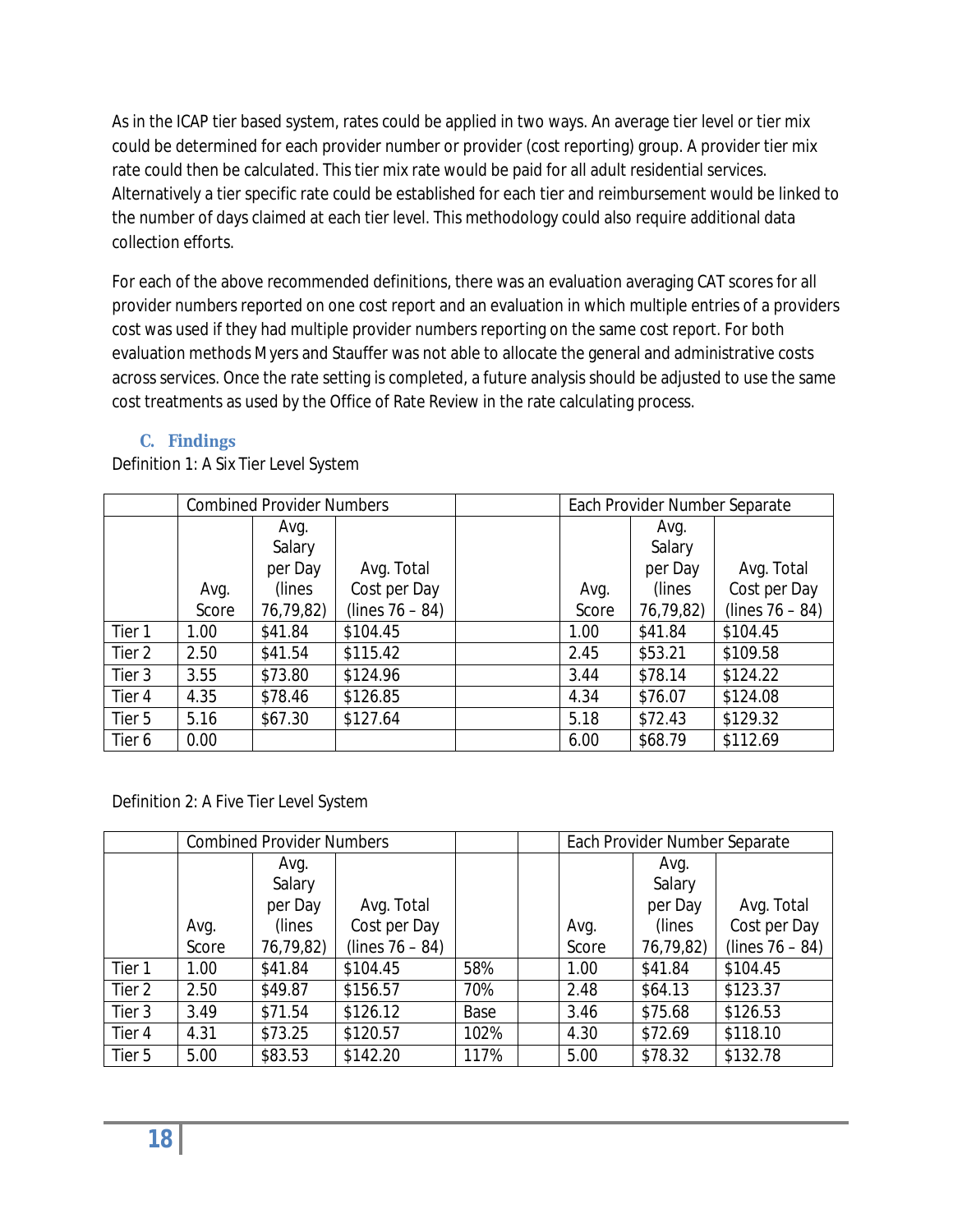|        | <b>Combined Provider Numbers</b> |           | Each Provider Number Separate |      |       |           |                    |
|--------|----------------------------------|-----------|-------------------------------|------|-------|-----------|--------------------|
|        |                                  | Avg.      |                               |      |       | Avg.      |                    |
|        |                                  | Salary    |                               |      |       | Salary    |                    |
|        |                                  | per Day   | Avg. Total                    |      |       | per Day   | Avg. Total         |
|        | Avg.                             | (lines)   | Cost per Day                  |      | Avg.  | (lines)   | Cost per Day       |
|        | Score                            | 76,79,82) | (lines $76 - 84$ )            |      | Score | 76,79,82) | (lines $76 - 84$ ) |
| Tier 1 | 1.00                             | \$41.84   | \$104.45                      | 59%  | 1.00  | \$41.84   | \$104.45           |
| Tier 2 | 2.59                             | \$60.91   | \$155.98                      | 85%  | 2.41  | \$65.25   | \$127.95           |
| Tier 3 | 3.49                             | \$71.51   | \$123.87                      | Base | 3.46  | \$76.21   | \$122.41           |
| Tier 4 | 4.31                             | \$73.25   | \$120.57                      | 102% | 4.29  | \$72.67   | \$119.26           |
| Tier 5 | 5.00                             | \$83.53   | \$142.20                      | 114% | 5.00  | \$78.32   | \$132.78           |

## Definition 3: The Five Tier Level System Reversing Tier Levels 3 and 4

### **D. Myers and Stauffer's Recommendation**

<span id="page-18-0"></span>Myers and Stauffer recommends using the five level tier system with categories 3 and 4 reversed:

Tier 5: An individual meeting presumed NF level of care with skilled nursing needs consisting of at least one of the following:

- Seven (7) days a week of injections/IV feeding, feeding tube, suctioning/tracheostomy care, treatments/dressing, oxygen, assessment/management, catheter care, or comatose condition defined in CAT Section A, items 1 through 8.
- At least 3 days per week of ventilator respirator care defined in CAT Section A, item 9.
- At least 1 day per week of uncontrolled seizures defined in CAT Section A, item 10.
- At least 5 days a week of therapy as defined in CAT Section A, item 11.
- At least 3 ADL requiring extensive assistance or total dependence in CAT Section E.

Tier 4: An individual meeting NF level of care with either:

- Impaired cognition.
- Behavior problems.

And at least one ADL need in areas including bed mobility, transfer, locomotion, eating and toilet use.

Tier3: An individual meeting NF level of care with professional nursing needs below the level of presumed eligibility without identified cognition or behavior problems.

Tier 2: An individual with ADL needs below the extensive assistance level in at least three of the areas including bed mobility, transfer, locomotion, eating and toilet use.

Tier 1: An individual not meeting the definitions for any of the above defined tiers.

Since not all costs reports have been submitted or evaluated and final rates have not been calculated, Myers and Stauffer is currently limiting our recommendation to the differential reimbursement associated with the tiers only. In the data available currently, there are average tier scores arranging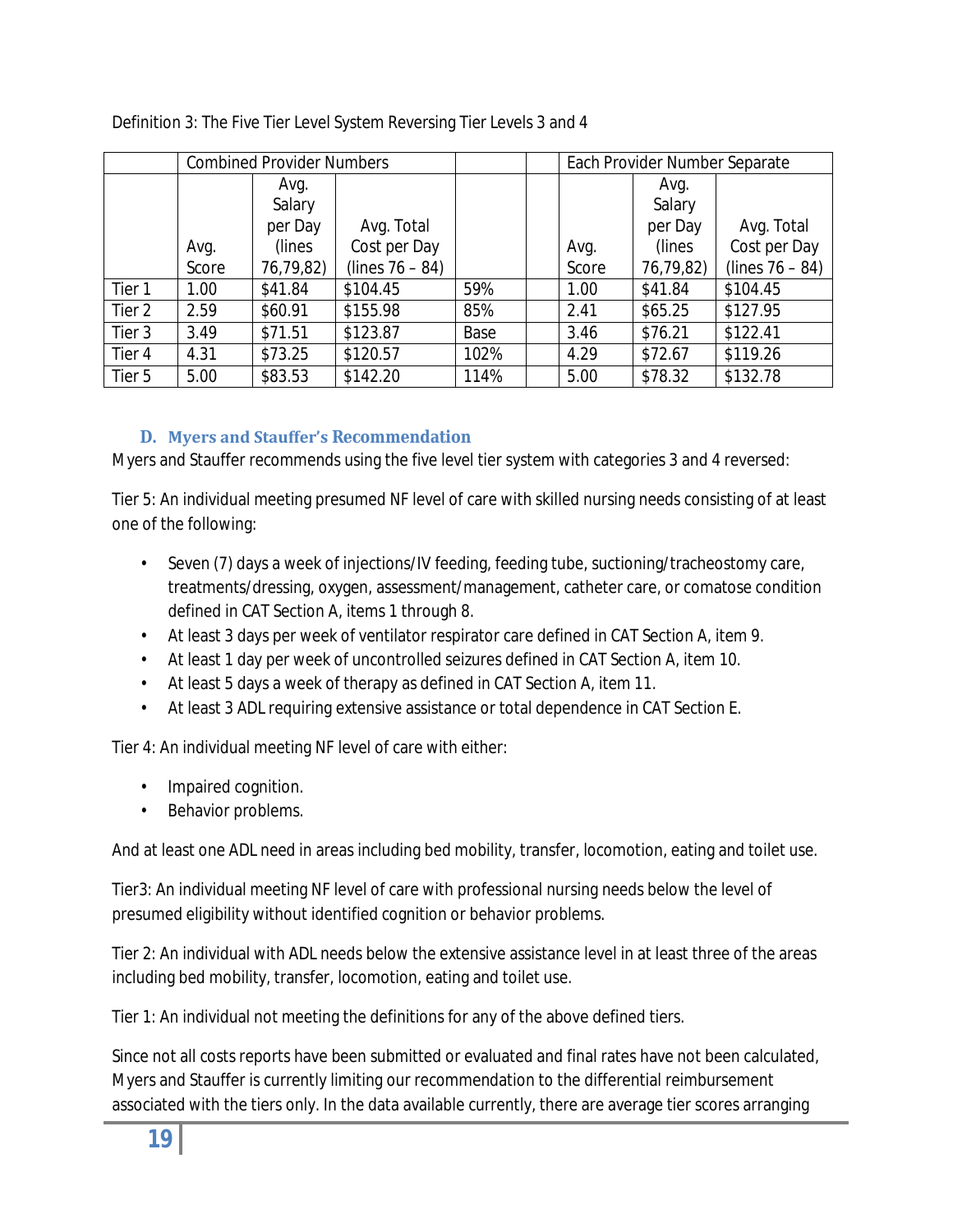from 1.0 to 5.00. Given that the cost category most impacted by increases in acuity is the cost of staffing, we recommend basing the differentials on the direct salary costs. We recommend that the base rate be set at Tier Level 3 (i.e., the average rate determined from the rate calculation process to be undertaken by the Office of Rate Review), that Tier Level 1 be set at 50% of base, Tier Level 2 at 85% of base, Tier Level 4 set at 105% of base and Tier 5 at 115% of base. These rate differentials would also be used to establish the tier specific rates. As with the ICAP data, this analysis should be considered preliminary. The recommended differentials and cost treatments may need to be adjusted as the Office of Rate Review completes the rate calculation process.

## **E. Post Draft Data Gathering - Waiver Rate Calculation Documentation**

<span id="page-19-0"></span>On August 29, 2013 Myers and Stauffer received copies of the materials the Department of Health and Social Services released to demonstrate the payment rate calculations for the proposed regulation changes governing payment rates for Medicaid home and community-based waiver services and Personal Care Attendant services.

## **F. DHSS Recommendation Selection**

<span id="page-19-1"></span>DHSS has indicated its preference to adopt a four level tier system that would be defined as follows:

Tier 4: An individual meeting presumed NF level of care with skilled nursing needs consisting of at least one of the following:

- Seven (7) days a week of injections/IV feeding, feeding tube, suctioning/tracheostomy care, treatments/dressing, oxygen, assessment/management, catheter care, or comatose condition defined in CAT Section A, items 1 through 8.
- At least 3 days per week of ventilator respirator care defined in CAT Section A, item 9.
- At least 1 day per week of uncontrolled seizures defined in CAT Section A, item 10.
- At least 5 days a week of therapy as defined in CAT Section A, item 11.
- At least 3 ADL requiring extensive assistance or total dependence in CAT Section E.

Tier 3: An individual meeting NF level of care with either:

- Impaired cognition.
- Behavior problems.

And at least one ADL need in areas including bed mobility, transfer, locomotion, eating and toilet use.

Tier2: An individual meeting NF level of care with professional nursing needs below the level of presumed eligibility without identified cognition or behavior problems.

Tier 1: An individual with ADL needs below the extensive assistance level in at least three of the areas including bed mobility, transfer, locomotion, eating and toilet use OR not meeting the definitions for any of the above defined tiers.

The following chart shows the distribution across the tiers using the currently available and linked information.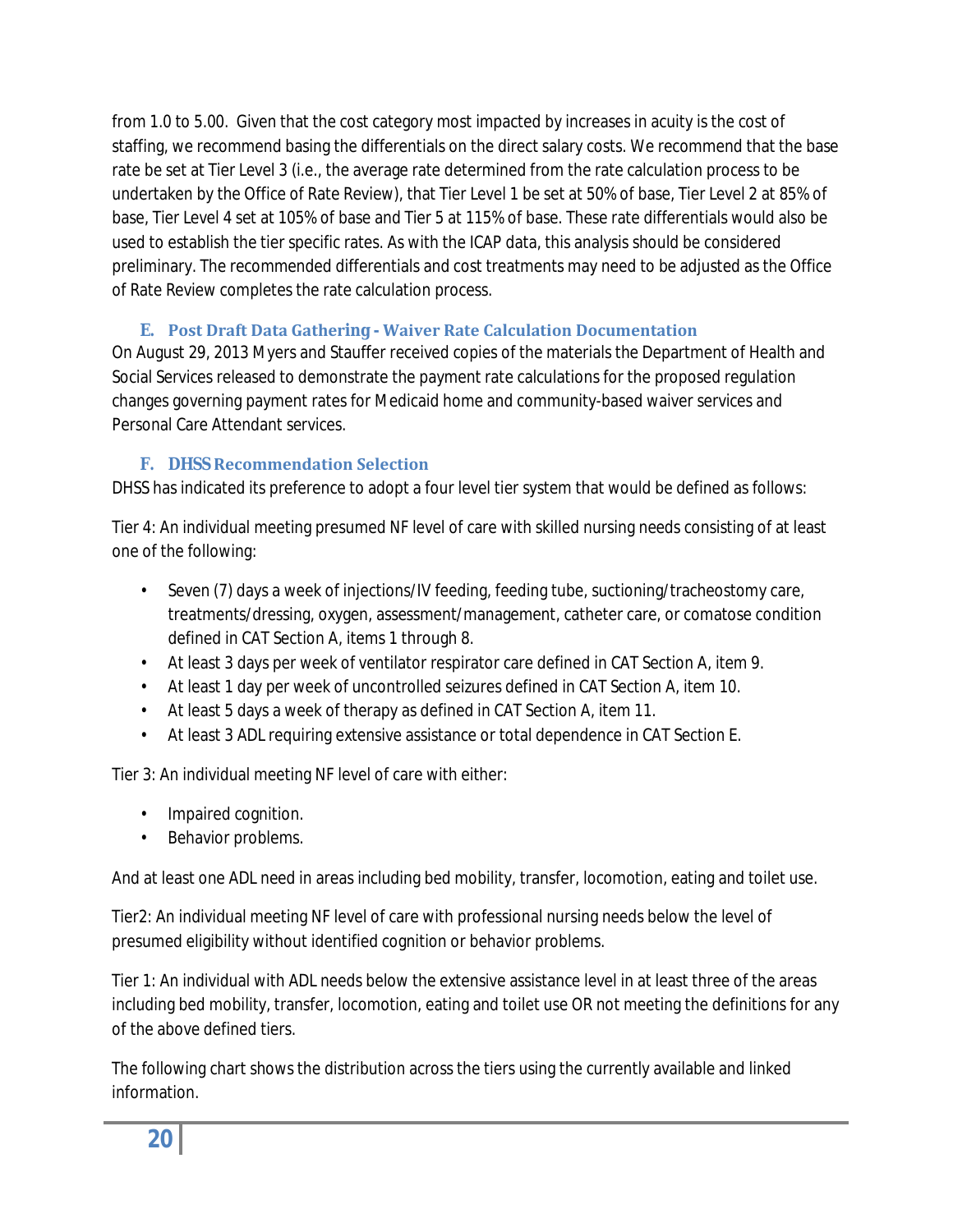

Using a four tier level system, there are average tier scores arranging from 1.0 to 4.00. For further analysis, Myers and Stauffer recommends that the base rate be set at Tier Level 2 (i.e., the average rate determined from the rate calculation process to be undertaken by the Office of Rate Review or \$124.81.) The other tiers would be adjusted according to the relationship of average costs. As a recommended starting place for further analysis, we recommend that Tier Level 1 could be set at 85% of base, Tier Level 3 set at 105% of base and Tier4 at 115% of base. Preliminary rates using the suggested differentials are as follows

| <b>Global Rate Analysis</b> |      |          |      |  |  |  |  |
|-----------------------------|------|----------|------|--|--|--|--|
|                             |      |          |      |  |  |  |  |
|                             |      |          |      |  |  |  |  |
| Tier 1                      | 1.59 | \$106.09 | 85%  |  |  |  |  |
| Tier 2                      | 2.49 | \$124.81 | Base |  |  |  |  |
| Tier 3                      | 3.31 | \$131.05 | 105% |  |  |  |  |
| Tier 4                      | 4.00 | \$143.53 | 115% |  |  |  |  |

Once more complete CAT data is obtained and linked to provider's reported costs, the tier rate differentials can be tested and refined and rates could be established to use in fiscal models to determine impacts on both providers and DHSS.